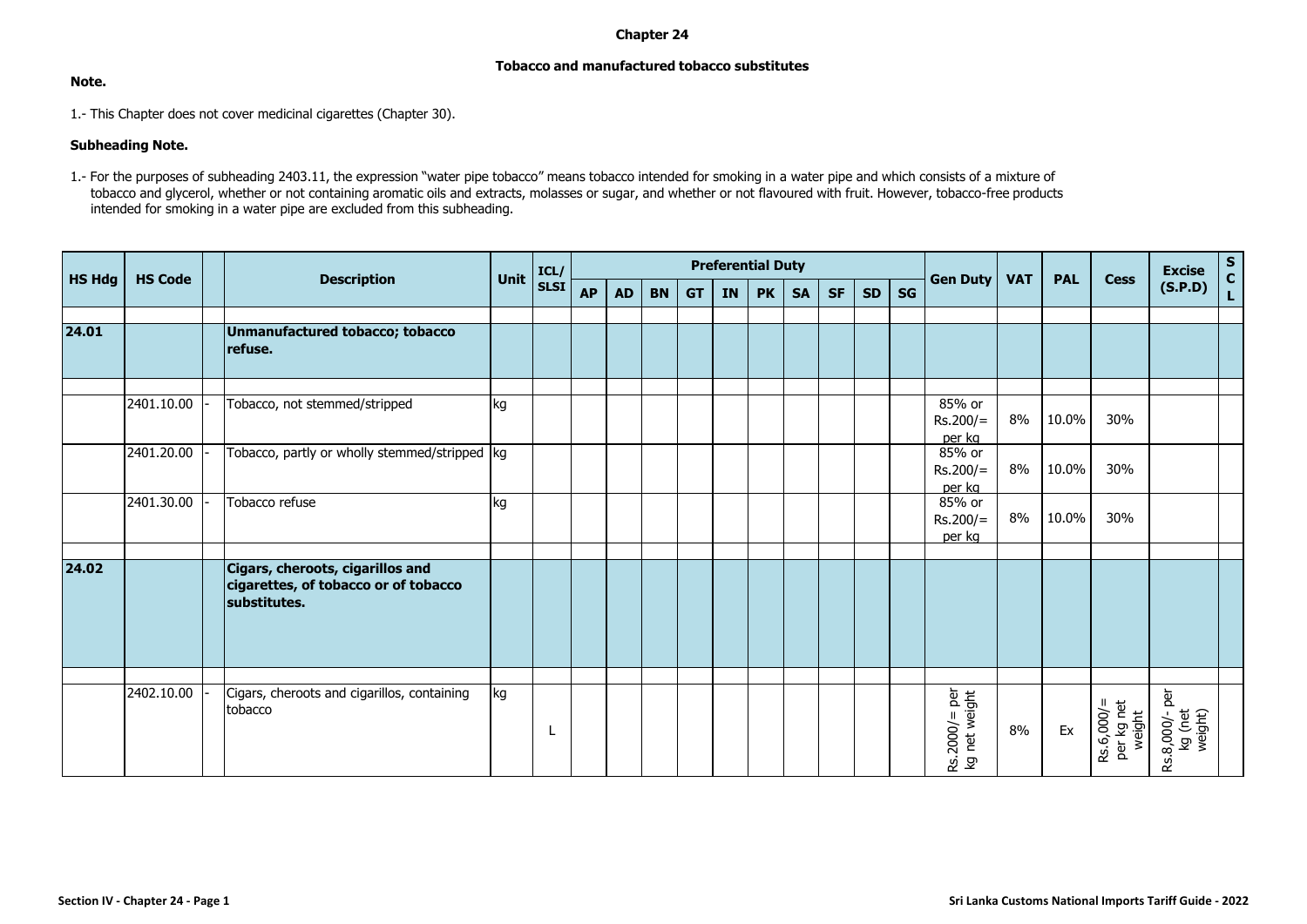| <b>HS Hdg</b> | <b>HS Code</b>        | <b>Description</b>                                                    | <b>Unit</b> | ICL/        | <b>Preferential Duty</b> |           |           |           |    |           |           |           |           |    |                                             | <b>Gen Duty</b><br><b>VAT</b> | <b>PAL</b> |             | <b>Excise</b>                          | $\mathsf{s}$  |
|---------------|-----------------------|-----------------------------------------------------------------------|-------------|-------------|--------------------------|-----------|-----------|-----------|----|-----------|-----------|-----------|-----------|----|---------------------------------------------|-------------------------------|------------|-------------|----------------------------------------|---------------|
|               |                       |                                                                       |             | <b>SLSI</b> | <b>AP</b>                | <b>AD</b> | <b>BN</b> | <b>GT</b> | IN | <b>PK</b> | <b>SA</b> | <b>SF</b> | <b>SD</b> | SG |                                             |                               |            | <b>Cess</b> | (S.P.D)                                | $\frac{c}{L}$ |
|               |                       |                                                                       |             |             |                          |           |           |           |    |           |           |           |           |    |                                             |                               |            |             |                                        |               |
|               | 2402.20<br>2402.20.10 | Cigarettes containing tobacco:<br><b>Beedies</b>                      | kg          |             |                          |           |           |           |    |           |           |           |           |    |                                             |                               |            |             |                                        |               |
|               |                       |                                                                       |             |             |                          |           |           |           |    |           |           |           |           |    | $Rs.4250/=per$<br>kg gross weight<br>75% or | 8%                            | 10.0%      | 30%         |                                        |               |
|               | 2402.20.20            | Cigarettes, each not exceeding 60 mm in<br>length                     | kg          |             |                          |           |           |           |    |           |           |           |           |    | 15%                                         | 8%                            | Ex         | 165%        | $Rs.6,750/=per$<br>1000 cigarettes     |               |
|               | 2402.20.30            | Cigarettes, each exceeding 60 mm but not<br>exceeding 67 mm in length | kg          |             |                          |           |           |           |    |           |           |           |           |    | 15%                                         | 8%                            | Ex         | 165%        | $Rs.28,850/=per$<br>1000 cigarettes    |               |
|               | 2402.20.40            | Cigarettes, each exceeding 67 mm but not<br>exceeding 72 mm in length | kg          |             |                          |           |           |           |    |           |           |           |           |    | 15%                                         | 8%                            | Ex         | 165%        | $Rs.41,100/ = per$<br>1000 cigarettes  |               |
|               | 2402.20.50            | Cigarettes, each exceeding 72 mm but not<br>exceeding 84 mm in length | kg          | L.          |                          |           |           |           |    |           |           |           |           |    | 15%                                         | 8%                            | Ex         | 165%        | Rs. 46,600/=<br>per 1000<br>cigarettes |               |
|               | 2402.20.60            | Cigarettes, each exceeding 84 mm in length  kg                        |             | L.          |                          |           |           |           |    |           |           |           |           |    | 15%                                         | 8%                            | Ex         | 165%        | $Rs.51,800/ = per$<br>1000 cigarettes  |               |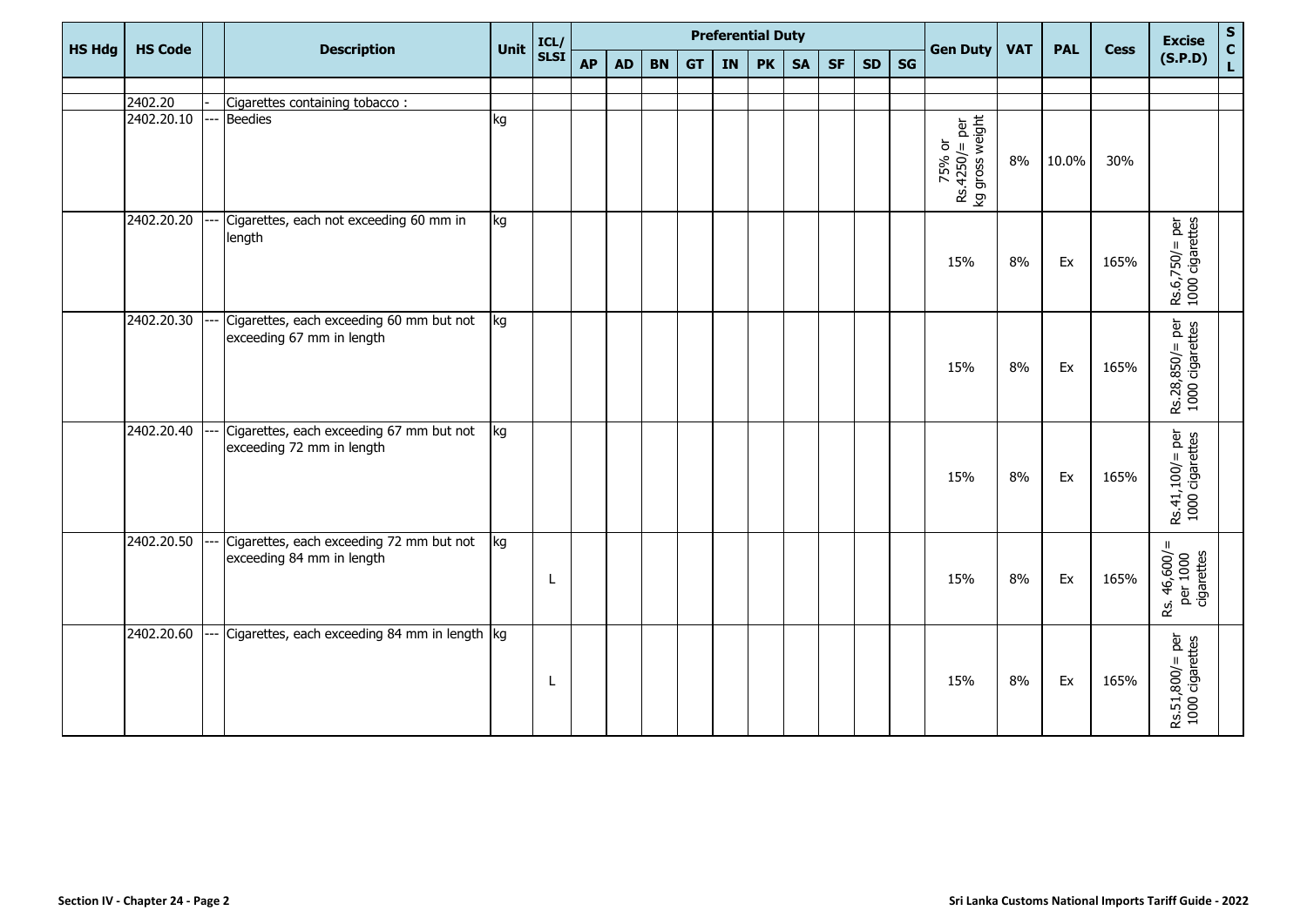|       | <b>HS Hdg</b><br><b>HS Code</b> |  | <b>Description</b>                                                                                                                                           | Unit     | ICL/        | <b>Preferential Duty</b> |           |           |           |    |           |           |           |           |    | <b>Gen Duty</b>                             | <b>VAT</b> | <b>PAL</b> | <b>Cess</b> | <b>Excise</b> | $\mathsf{s}$   |
|-------|---------------------------------|--|--------------------------------------------------------------------------------------------------------------------------------------------------------------|----------|-------------|--------------------------|-----------|-----------|-----------|----|-----------|-----------|-----------|-----------|----|---------------------------------------------|------------|------------|-------------|---------------|----------------|
|       |                                 |  |                                                                                                                                                              |          | <b>SLSI</b> | <b>AP</b>                | <b>AD</b> | <b>BN</b> | <b>GT</b> | IN | <b>PK</b> | <b>SA</b> | <b>SF</b> | <b>SD</b> | SG |                                             |            |            |             | (S.P.D)       | $\overline{c}$ |
|       |                                 |  |                                                                                                                                                              |          |             |                          |           |           |           |    |           |           |           |           |    |                                             |            |            |             |               |                |
|       | 2402.90<br>2402.90.10           |  | Other<br>Cigarettes containing 100% Sri Lankan                                                                                                               | ka<br>kg |             |                          |           |           |           |    |           |           |           |           |    |                                             |            |            |             |               |                |
|       |                                 |  | (Ceylon) type Cinnamon                                                                                                                                       |          |             |                          |           |           |           |    |           |           |           |           |    | 250% or Rs.1760/=<br>per kg gross weight    | 8%         | 10.0%      | 30%         |               |                |
|       | 2402.90.90                      |  | Other                                                                                                                                                        |          |             |                          |           |           |           |    |           |           |           |           |    | $250\%$ or Rs.1760/=<br>per kg gross weight | 8%         | 10.0%      | 30%         |               |                |
| 24.03 |                                 |  | Other manufactured tobacco and<br>manufactured tobacco substitutes;<br>"homogenized" or "reconstituted"<br>tobacco; tobacco extracts and<br>essences $(+)$ . |          |             |                          |           |           |           |    |           |           |           |           |    |                                             |            |            |             |               |                |
|       |                                 |  | Smoking tobacco, whether or not containing                                                                                                                   |          |             |                          |           |           |           |    |           |           |           |           |    |                                             |            |            |             |               |                |
|       |                                 |  | tobacco substitutes in any proportion :                                                                                                                      |          |             |                          |           |           |           |    |           |           |           |           |    |                                             |            |            |             |               |                |
|       | 2403.11.00                      |  | Water pipe tobacco specified in Subheading  kg<br>Note 1 to this Chapter                                                                                     |          |             |                          |           |           |           |    |           |           |           |           |    | 250% or<br>Rs.2000/= per<br>kg gross weight | 8%         | 10.0%      | 30%         |               |                |